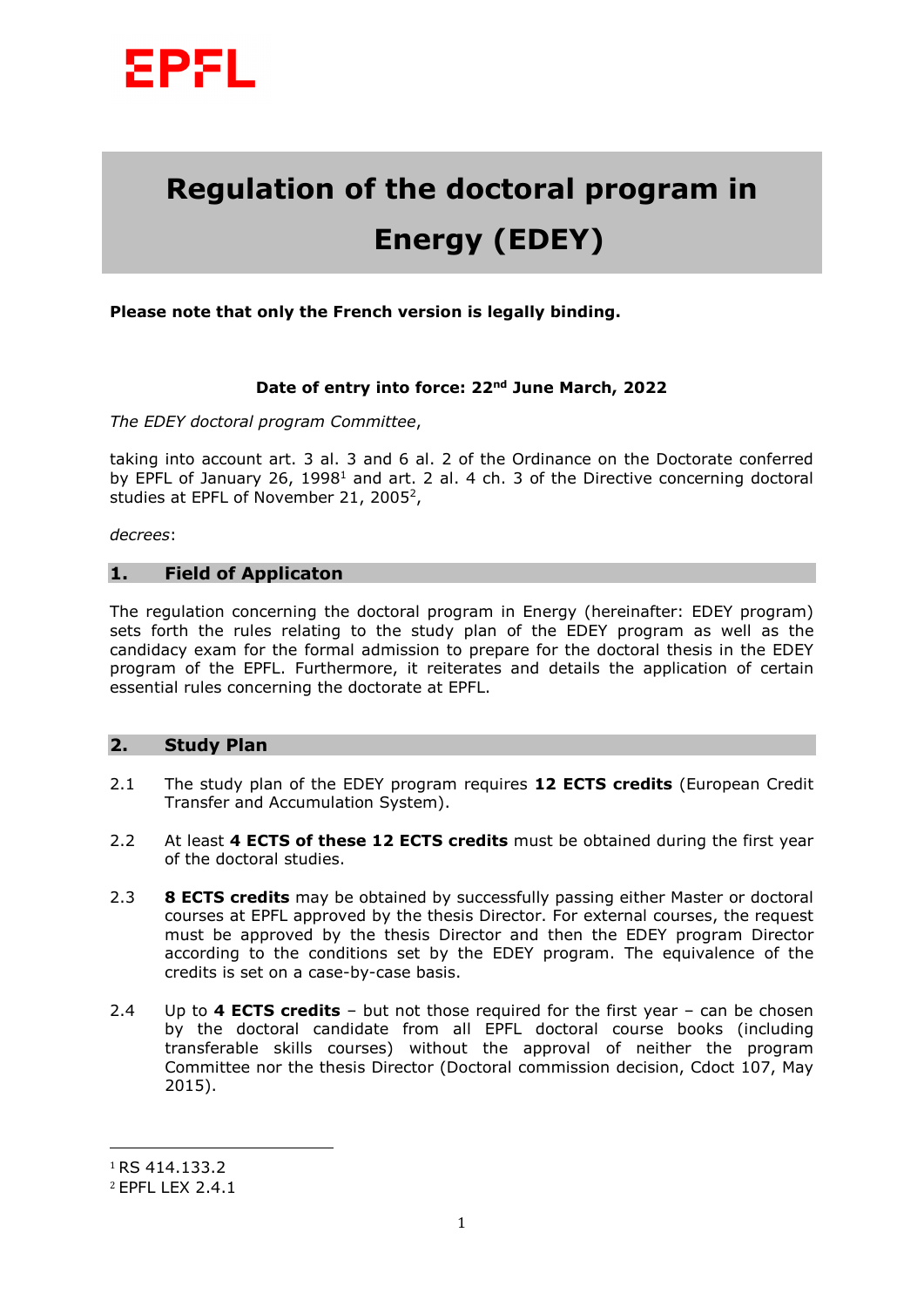### **3. Candidacy Exam**

3.1 To be formally admitted to start a doctoral thesis at EPFL, the doctoral candidate must successfully pass the candidacy exam at the end of the 1st year of doctoral studies (art. 6 and 8 al. 1 let. a of the Ordinance on the Doctorate and 8 al. 1 and 2 of the Directive concerning doctoral studies at EPFL).

The candidate writes a research plan and submits it to the members of the jury a week prior the date of the exam. The exam consists of an oral presentation of approximatively thirty minutes by the candidate, followed by questions from the jury. The candidate must demonstrate the originality of the thesis subject, the objectives and methods envisaged, as well as the hypothesis and related scientific arguments, including the general context of the thesis subject, state of the art of research in the area, position of the doctoral candidate's work within the research area, plan and methodology for the research project, as well as the timeframe for its completion.

- 3.2 The jury of the candidacy exam is composed of:
	- a President being part of the EDEY Committee
	- the candidate's thesis Director and co-Director (when applicable)
	- a Professor, MER or member of EPFL teaching body who is not part of the same laboratory as the candidate's thesis Director (expert 1)
	- facultative: in addition, an expert internal or external to EPFL can be part of the jury (expert 2).

Upon request and with the explicit (written) agreement of the candidate, the Director of the doctoral program may authorize participation in the candidacy exam by videoconference for a single member of the jury. Videoconferencing is not allowed for the candidate.

The presence of an audience is not allowed.

3.3 After jury deliberations, the President of the jury verbally informs the candidate of the result of the candidacy exam. Possible jury recommendations are communicated in writing to the candidate. Thereafter, the candidate receives a decision from EPFL formally admitting or refusing the start of a doctoral thesis (art. 8 al. 2 of the Ordinance on the Doctorate at EPFL).

### **4. Annual Report**

During the thesis work, the doctoral candidate has the obligation to submit an annual progress report each year, starting one year after the candidacy exam. The candidate submits a summary of the work progress, as well as a point-by-point self-evaluation. In parallel, the thesis Director (and co-Director when applicable) complete an analogous assessment of the work progress. After a joint discussion the report is cosigned by the candidate and the thesis Director (and co-Director when applicable). The candidate then also discusses the progress and wider context with the mentor and they confirm to have met in the annual report, without reporting the content of the discussion which is confidential. Finally, the program Director will add his·her signature to the report. The candidate ensures that the above process is finalized within one month (art. 10 al. 3 and al. 4 of the Ordinance on the Doctorate at the EPFL).